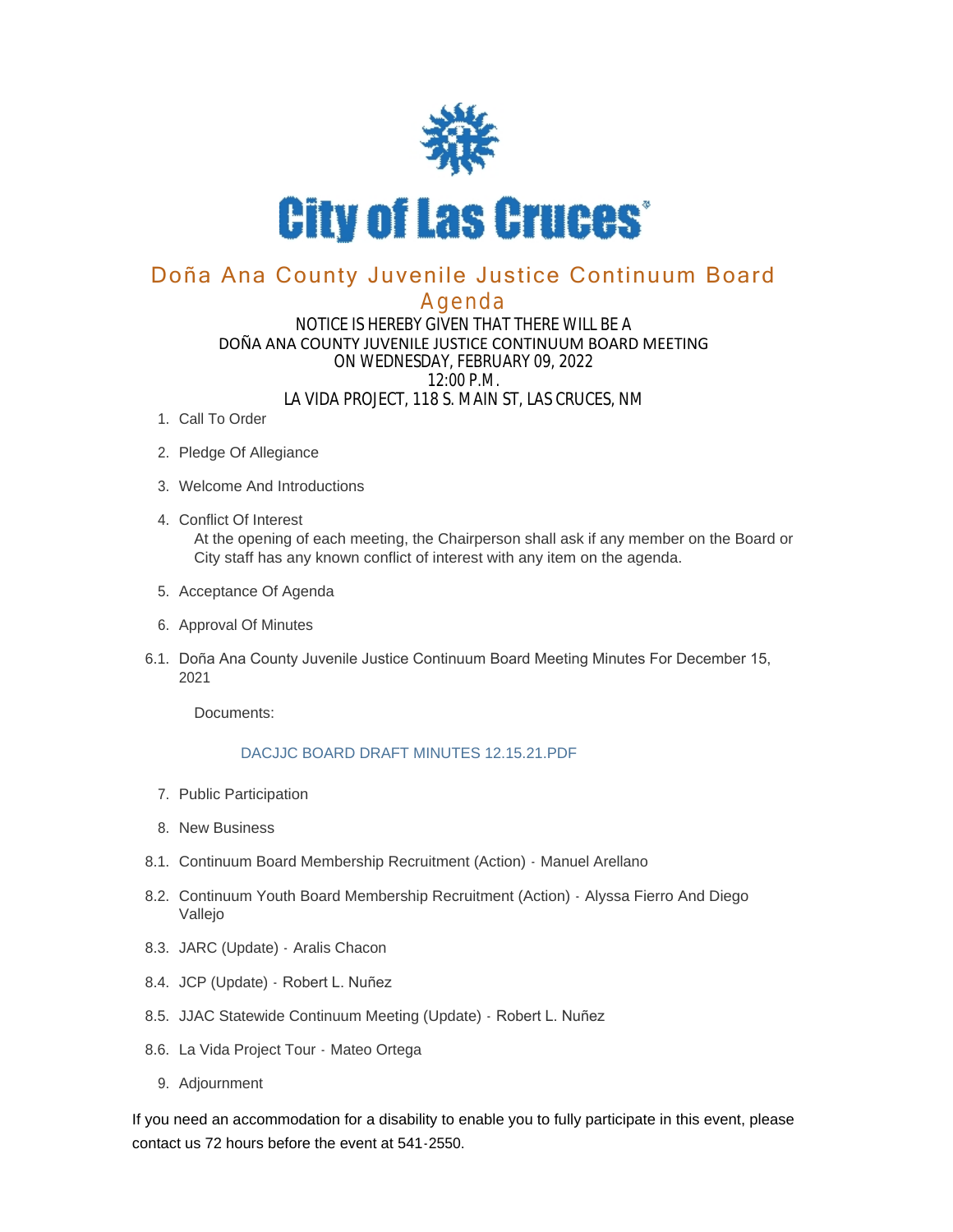The City of Las Cruces does not discriminate on the basis of race, color, national origin, sex, sexual orientation, gender identity, religion, age or disability in employment or the provision of services.

Date Posted: February 04, 2022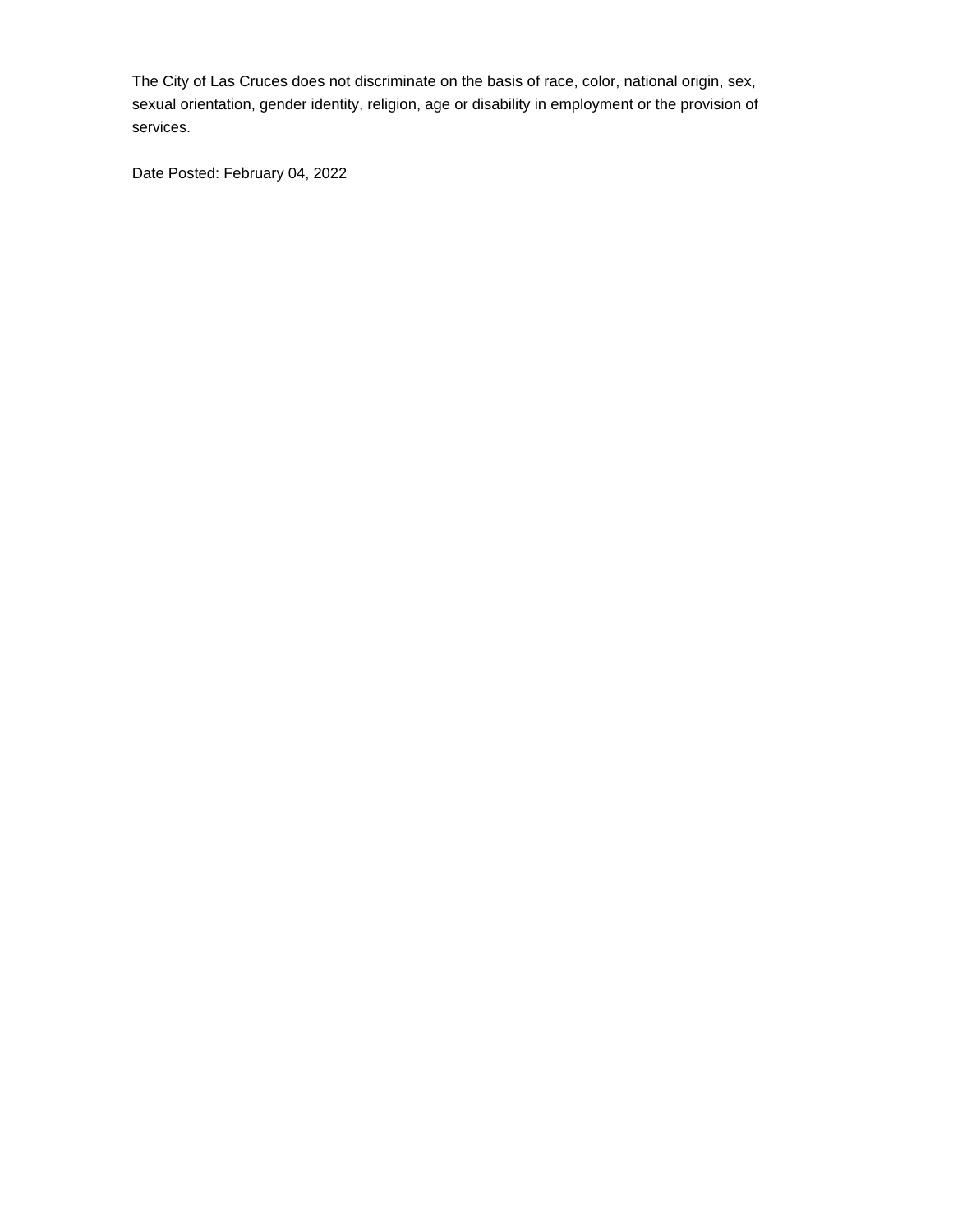## **DRAFT DOÑA ANA COUNTY JUVENILE JUSTICE CONTINUUM BOARD December 15, 2021**

| $\mathbf{1}$<br>$\overline{c}$<br>3                                                            |                                                       | Following are the summary minutes from the Doña Ana County Juvenile Justice<br>Continuum Board meeting held on Wednesday, December 15, 2021, at 12:00 p.m.,<br>Women's Improvement Association (WIA) Building, 340 N. Reymond, Las Cruces, NM                                                                                                                                                                                                     |
|------------------------------------------------------------------------------------------------|-------------------------------------------------------|---------------------------------------------------------------------------------------------------------------------------------------------------------------------------------------------------------------------------------------------------------------------------------------------------------------------------------------------------------------------------------------------------------------------------------------------------|
| $\overline{4}$<br>5<br>6<br>$\boldsymbol{7}$<br>$8\,$<br>9<br>10<br>11<br>12<br>13<br>14<br>15 | <b>MEMBERS PRESENT:</b>                               | Honorable Samantha Madrid, Chair (DAC Division I)<br>Brian Kavanaugh (Families & Youth, Inc.)<br>Matthew "Mateo" Ortega (Proxy, Families & Youth, Inc.)<br>Dr. Robert Lozano (LCPS)<br>Tessa Abeyta-Stuve (Proxy, CLC Mayor's Office)<br>Rachel Urdialez (Proxy, Drug Court 3rd Judicial District Court)<br>Robert Nuñez, (City of Las Cruces)<br>Rory Rank (Retiree)<br>Tommi Fisher (Proxy, CYFD-PS)<br>Steve Nance (Doña Ana Community College |
| 16<br>17<br>18<br>19<br>20<br>21<br>22<br>23                                                   | <b>ABSENT:</b>                                        | Chief Miguel Dominguez (LCPD)<br>Shannon Reynolds (DAC Board of Commissioners)<br>Lindsay McDonnel-Benatar (Public Defenders Depart)<br>Jeanne Resendez (Mesilla Valley Hospital)<br>Cynthia Ohrazda (CYFD-JJS)<br><b>Bill Rothengass (Retiree)</b><br>Chief Vanessa Ordoñez (Anthony NM Police)                                                                                                                                                  |
| 24<br>25<br>26<br>27<br>28                                                                     | <b>OTHERS PRESENT:</b>                                | Manuel Arellano (L.C.S.C.A.)<br>Diego Vallejo (FYI)<br>Alyssa Fierro (FYI)<br>Logan Howard (FYI)                                                                                                                                                                                                                                                                                                                                                  |
| 29<br>30<br>31<br>32                                                                           | <b>STAFF PRESENT:</b>                                 | Grace Telles (Coordinator)<br>Sofia Hughes (Case Manager/Youth Services)<br>Martha Moreno (Recording Secretary)                                                                                                                                                                                                                                                                                                                                   |
| 33<br>34<br>35<br>36                                                                           | 1. CALL TO ORDER<br>meeting as having a legal quorum. | The meeting was called to order at 12:05 p.m. by Ms. Madrid and recognized the                                                                                                                                                                                                                                                                                                                                                                    |
| 37<br>38                                                                                       | 2. PLEDGE OF ALLEGIANCE                               |                                                                                                                                                                                                                                                                                                                                                                                                                                                   |
| 39<br>40<br>41                                                                                 | <b>WELCOME AND INTRODUCTIONS</b><br>3.                | Board members, staff and guest introduced themselves.                                                                                                                                                                                                                                                                                                                                                                                             |
| 42<br>43                                                                                       | 4. CONFLICT OF INTEREST<br>No conflict of interest    |                                                                                                                                                                                                                                                                                                                                                                                                                                                   |
| 44<br>45<br>46                                                                                 | 5. APPROVAL OF AGENDA                                 |                                                                                                                                                                                                                                                                                                                                                                                                                                                   |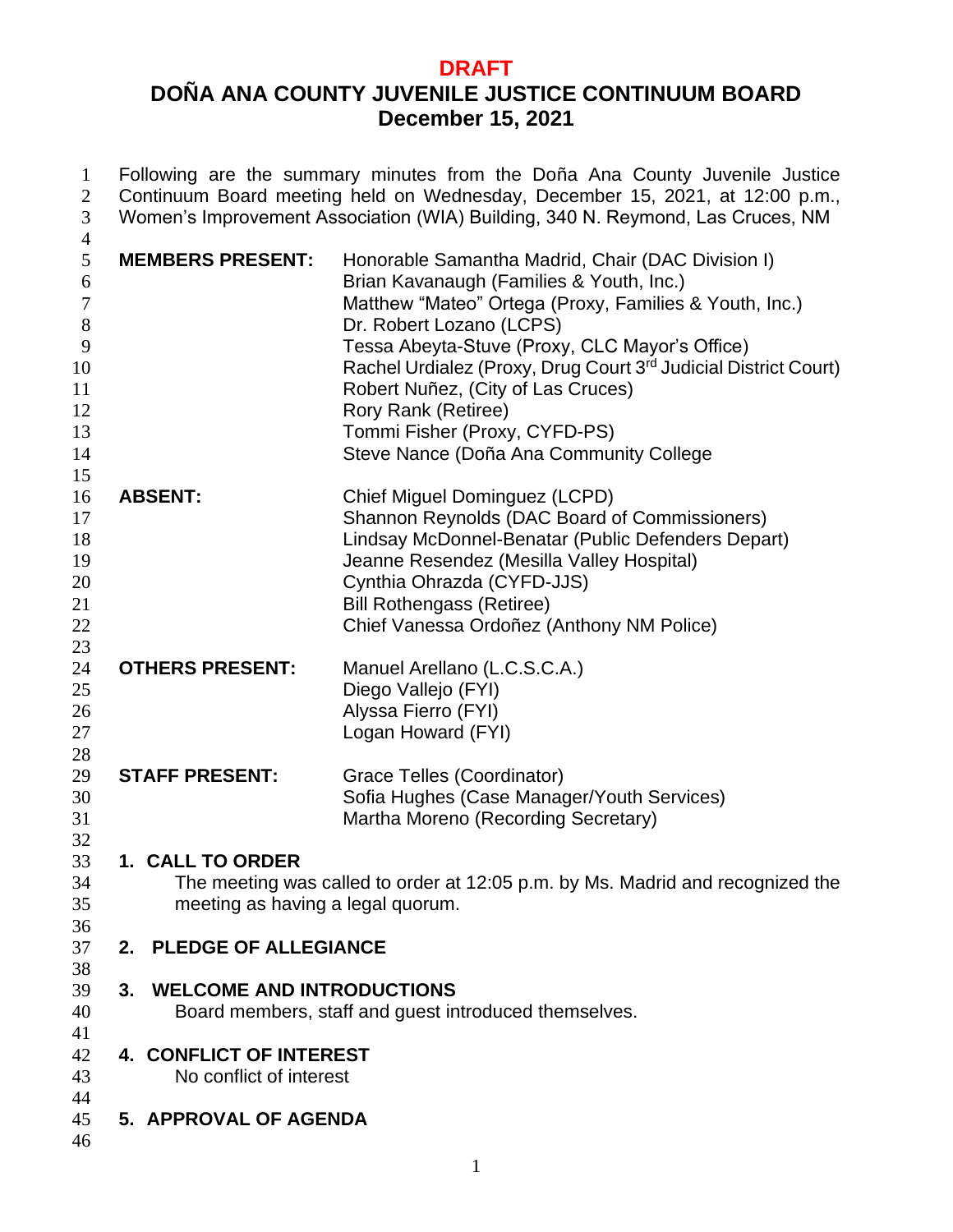| $\mathbf{1}$<br>$\mathbf{2}$          |      | Mr. Rank moved to approve agenda as presented, seconded by Ms. Fisher.<br>Motion carried unanimously.                                                                                                                                                                                |
|---------------------------------------|------|--------------------------------------------------------------------------------------------------------------------------------------------------------------------------------------------------------------------------------------------------------------------------------------|
| $\mathfrak{Z}$<br>$\overline{4}$<br>5 |      | <b>6. APPROVAL OF MINUTES</b>                                                                                                                                                                                                                                                        |
| 6<br>$\boldsymbol{7}$                 | 6.1. | Doña Ana County Juvenile Justice Continuum Board Meeting Minutes for<br>October 13, 2021                                                                                                                                                                                             |
| $8\,$<br>9<br>10                      |      | Mr. Rank moved to approve minutes for 10/13/21 as presented, seconded by Dr.<br>Lozano. Motion carried unanimously.                                                                                                                                                                  |
| 11<br>12                              |      | 7. PUBLIC PARTICIPATION                                                                                                                                                                                                                                                              |
| 13<br>14                              |      | No Public Participation                                                                                                                                                                                                                                                              |
| 15<br>16                              |      | 8. NEW BUSINESS                                                                                                                                                                                                                                                                      |
| 17<br>18                              | 8.1. | 3rd District Judicial Review Meeting (Update) - Grace Telles                                                                                                                                                                                                                         |
| 19<br>20<br>21<br>22<br>23            |      | Ms. Telles was invited and attended a JR Review meeting hosted by the Third<br>Judicial District Court, hosted by Kim Lujan, Trial Court Administrative Assistant,<br>& Judge G. Duran. This meeting was held via zoom on November 03, 2021.                                         |
| 24<br>25                              | 8.2. | JJAC Statewide Continuum Meeting (Update) – Grace Telles                                                                                                                                                                                                                             |
| 26<br>27                              |      | Ms. Telles attended and presented, alongside Mr. Nuñez a presentation during<br>the Statewide Continuum Meeting held on October 14, 2021.                                                                                                                                            |
| 28<br>29<br>30                        |      | JJAC Board meeting is scheduled for December 16, 2021, 10:00 a.m. - 2:00 p.m.<br>will email link to board members for the meeting.                                                                                                                                                   |
| 31<br>32<br>33                        | 8.3. | Public Safety Meeting (Update) – Grace Telles                                                                                                                                                                                                                                        |
| 34<br>35<br>36                        |      | Ms. Telles attended a community conversation in reference to public safety on<br>November 16, 2021. Councilor Gandara and LCPD spoke on Crime with our<br>community.                                                                                                                 |
| 37<br>38                              | 8.4. | CYFD Quarterly Review (Update) - Grace Telles                                                                                                                                                                                                                                        |
| 39<br>40<br>41<br>42<br>43            |      | CYFD sent out notice letters to continuums regarding fund reductions. We did not<br>receive one. We did receive through email on October 28 an email about our FY22<br>JJAC Quarterly Review Award Risk Assessment.                                                                  |
| 44<br>45<br>46<br>47<br>48            |      | Mr. Kavanaugh stated that when we meet in August 2021, the conversation<br>centered on allegations of funds not necessary the existing but requesting<br>additional funds to assist with programs/activities/technical assistance/etc. did we<br>every formalize a request for this? |
| 49<br>50<br>51                        |      | Mr. Nuñez said we discussed several topics to submit to the state, as this time we<br>have not sent anything forward, but have discussed additional funds that are<br>within the reserves. They did have a process that took place last month and 3                                  |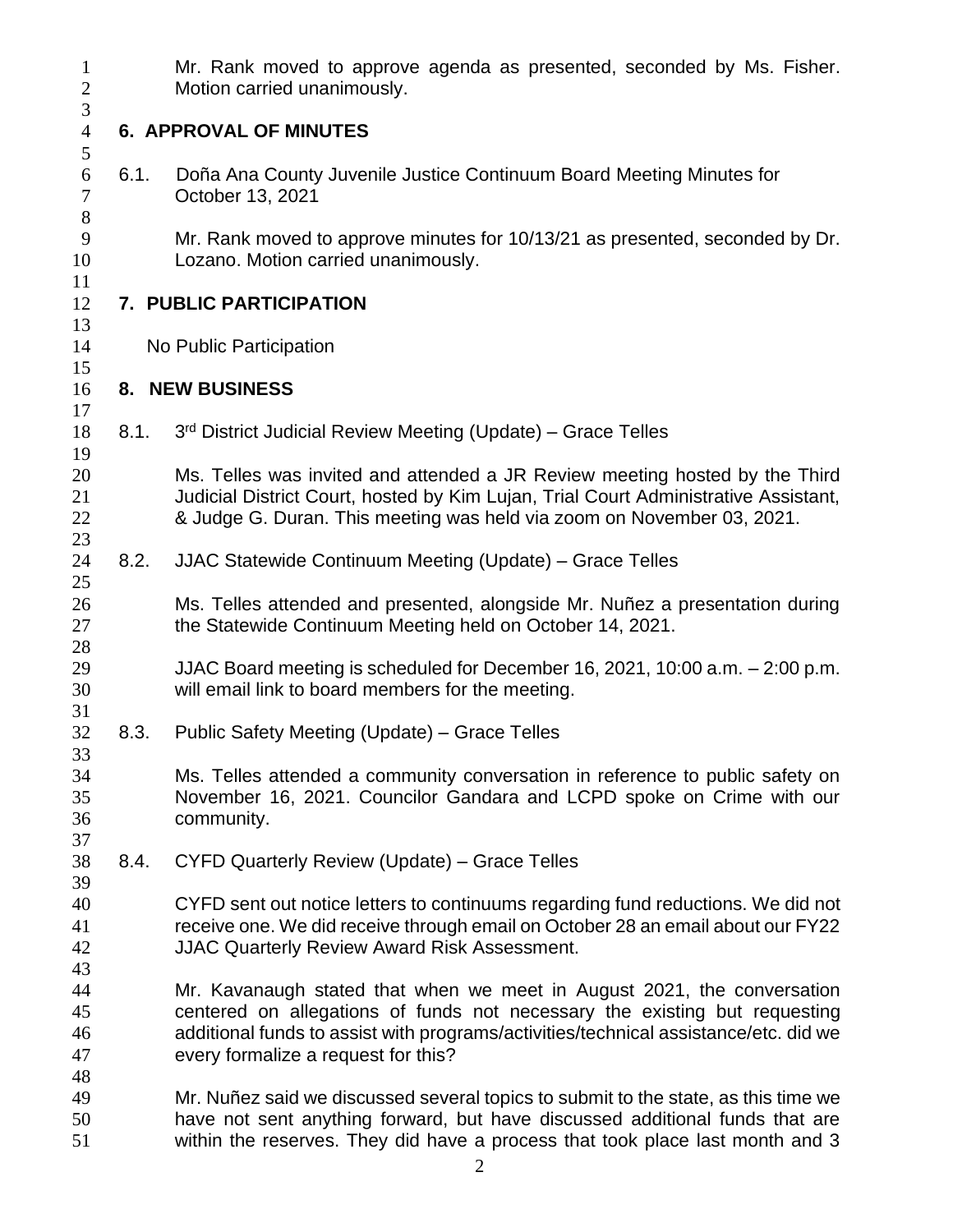| $\mathbf{1}$                      |      | continuums were awarded, this is something we can revisit with the state, with the                                                                                                                                                                                                                                                                                           |
|-----------------------------------|------|------------------------------------------------------------------------------------------------------------------------------------------------------------------------------------------------------------------------------------------------------------------------------------------------------------------------------------------------------------------------------|
| $\overline{2}$<br>3               |      | possibly being awarded funding current FY and carrying over to FY23. We will get<br>with Brian, LCPS and other board members to discuss further.                                                                                                                                                                                                                             |
| $\overline{4}$<br>5<br>$\sqrt{6}$ | 8.5. | Continuum Board Membership Recruitment (Update) – Grace Telles                                                                                                                                                                                                                                                                                                               |
| $\overline{7}$<br>$8\,$<br>9      |      | Ms. Telles is working with DASO, Captain Parra has retired. If anyone has a<br>contact or names, please submit to coordinator.                                                                                                                                                                                                                                               |
| 10<br>11                          |      | Mr. Manuel Arellano has shown interest in becoming a board member.                                                                                                                                                                                                                                                                                                           |
| 12<br>13<br>14<br>15<br>16        |      | Mr. Arellano is the CO and founder of Las Cruces Chess Association, for 7 years.<br>Currently for spring we have 4 elementaries, 3 middle schools involved and the<br>STEM program at NMSU. Our tournaments are geared towards education and<br>have 2 tournaments a year. Its beginners against beginners.                                                                  |
| 17<br>18<br>19                    |      | Mr. Rothengass is working with staff to have an orientation for new board<br>members.                                                                                                                                                                                                                                                                                        |
| 20<br>21<br>22<br>23              |      | Ms. Telles announced she will be moving to LCPD as Community Advocate.<br>Thank you all for your support while being as the coordinator and Juvenile<br>Diversion Program Supervisor.                                                                                                                                                                                        |
| 24<br>25<br>26                    |      | Ms. Madrid said thank you for all that you have done, excellent and a pleasure to<br>work for, so diligent, hate to see you leave, but this is a promotion for you.                                                                                                                                                                                                          |
| 27<br>28<br>29<br>30<br>31        |      | Mr. Nuñez, said Sofia Hughes, Case Manager will be the Interim Juvenile<br>Diversion Program Supervisor. In the process advertising the position. Working<br>on providing a coordinator to work closely with the Doña Ana County Juvenile<br>Justice Continuum Board. I will be the point of contact for this board at this time.<br>Thank you, Grace, and the best of luck. |
| 32<br>33                          |      | Mr. Kavanagh said we appreciate all your help and persistence. Congratulations!                                                                                                                                                                                                                                                                                              |
| 34<br>35<br>36<br>37<br>38        |      | Mr. Nance said Ms. Telles is one of my former students, and like to see students<br>doing very well, and she certainly is. She is a loss to us but is going to do very<br>well. Congratulations!                                                                                                                                                                             |
| 39<br>40                          | 8.6. | Continuum Youth Board Membership Recruitment (Update) – Grace Telles                                                                                                                                                                                                                                                                                                         |
| 41<br>42<br>43                    |      | Youth membership recruitment continues. Interest has been shown in one of two<br>vacancies by Mr. Diego Vallejo                                                                                                                                                                                                                                                              |
| 44<br>45<br>46<br>47              |      | Mr. Diego Vallejo, 23 years old, native to southern New Mexico region, born in<br>Luna County, raised here in Las Cruces. I would benefit from being a board<br>member. As a Juvenile I was part of the Juvenile Citation Program as an adult I'm<br>able to contribute to the board.                                                                                        |
| 48<br>49<br>50                    |      | Mr. Nuñez said that the age group is up to the age of 24 years old.                                                                                                                                                                                                                                                                                                          |
| 51                                |      | 9. OLD BUSINESS                                                                                                                                                                                                                                                                                                                                                              |